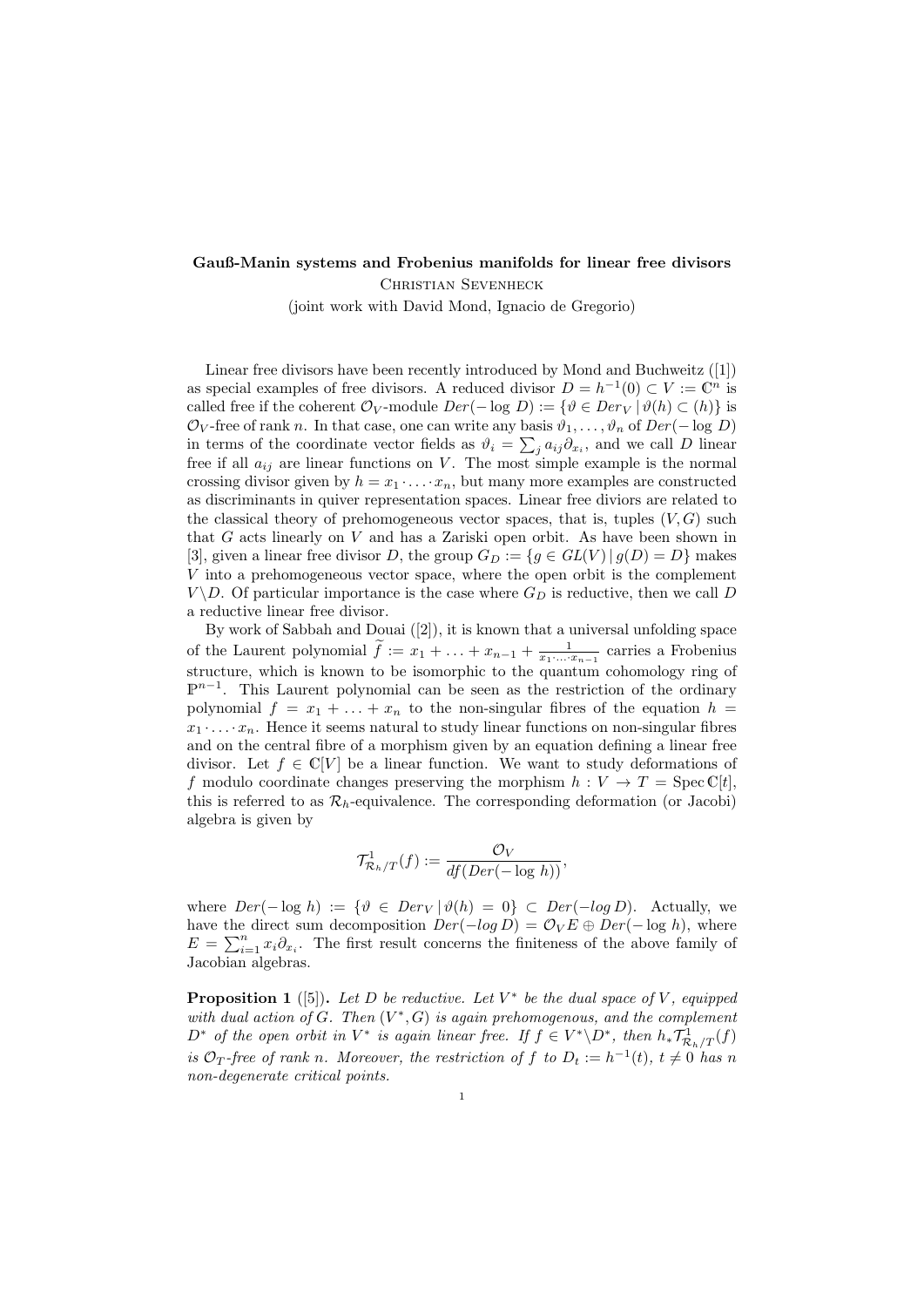In order to construct Frobenius structures associated to the restrictions  $f_{D}$ (and to  $f_{|D}$ ), we study families of Brieskorn lattices. More precisely, define

$$
G_0 := \frac{\Omega_{V/T}^{n-1}(\log D)[\theta]}{(\theta d - df \wedge)\Omega_{V/T}^{n-1}(\log D)[\theta]}
$$

which is an  $\mathcal{O}_T[\theta]$ -module, equipped with connection operators  $\theta^2 \nabla_{\theta}$  and  $\theta t \nabla_t$ , i.e., with a connection

$$
\nabla: G_0 \longrightarrow G_0 \otimes \theta^{-1} \Omega^1_{\mathbb{C} \times T}((\log \{0\} \times T) \cup (\mathbb{C} \times \{0\})).
$$

Here

$$
\Omega^{\bullet}_{V/T}(\log D) := \frac{\Omega^{\bullet}_{V}(\log D)}{h^*\Omega^1_T(\log\{0\}) \wedge \Omega^{\bullet-1}_{V}(\log D)}
$$

is the relative logarithmic de Rham complex. One of the main results of [5] is the following.

**Theorem 2.** *Let*  $f \in V^* \backslash D^*$ *. Then* 

- (1) The restrictions  $f_{|D_t}$  are cohomological tame functions in the sense of [6].
- (2)  $G_0$  *is*  $\mathcal{O}_T[\theta]$ -free of rank *n*.
- (3) *There is a basis ω such that*

$$
\nabla(\underline{\omega})=\underline{\omega}\cdot\left[(A_0\frac{1}{z}+A_{\infty})\frac{dz}{z}+(-A_0\frac{1}{z}+A'_{\infty})\frac{dt}{nt}\right]
$$

*where*  $A_0$  *and*  $A_\infty$  *are constant,*  $A'_\infty := (0, 1, \ldots, n-1) - A_\infty$  *and*  $A_\infty$  *is diagonal. These diagonal entries are not necessarily the spectral numbers of the tame functions*  $f_{|D_t}$  *but can be turned into them after some base change which is meromorphic along*  $0 \in T$ *, i.e., there is some other basis*  $\omega'$  of  $G_0 \otimes_T [\theta, t^{-1}]$ *, in which the connection also takes the above form and where the diagonal entries of*  $A_\infty$  *are the correct spectral numbers.* 

As a consequence (by some more arguments concerning the duality theory for these families of Brieskorn lattices), one obtains the following results.

- **Theorem 3.** (1) *The semi-universal unfoldings* (*Mt,* 0) *of the tame functions*  $f_{|D_t}$  can be equipped with the structure of Frobenius manifolds, depending *(among other things) on the choice of a primitive and homogenous section of*  $G_0$ . Any element  $\omega'_i$  of the above mentioned basis  $\underline{\omega}'$  can be chosen as *such a form.*
	- (2) *The germs*  $(M_t, 0)$  *of Frobenius manifolds glue to a germ*  $(T^* \times C^{\mu-1}, T^* \times$  $\{0\}$ *), where*  $T^* := T \setminus \{0\} = \mathbb{C}^*$ *.*
	- (3) *Under some conjecture on the duality theory of G*0*, there exists a "limit" Frobenius structure associated to f|<sup>D</sup>, which is constant, i.e., its potential is a polynomial of degree three.*

In order to understand the properties of the duality theory of  $G_0$ , it is desirable to have some more concrete informations on the possible values that occur in the matrix  $A'_{\infty}$ . It turns out that they are related to the roots of the Bernstein